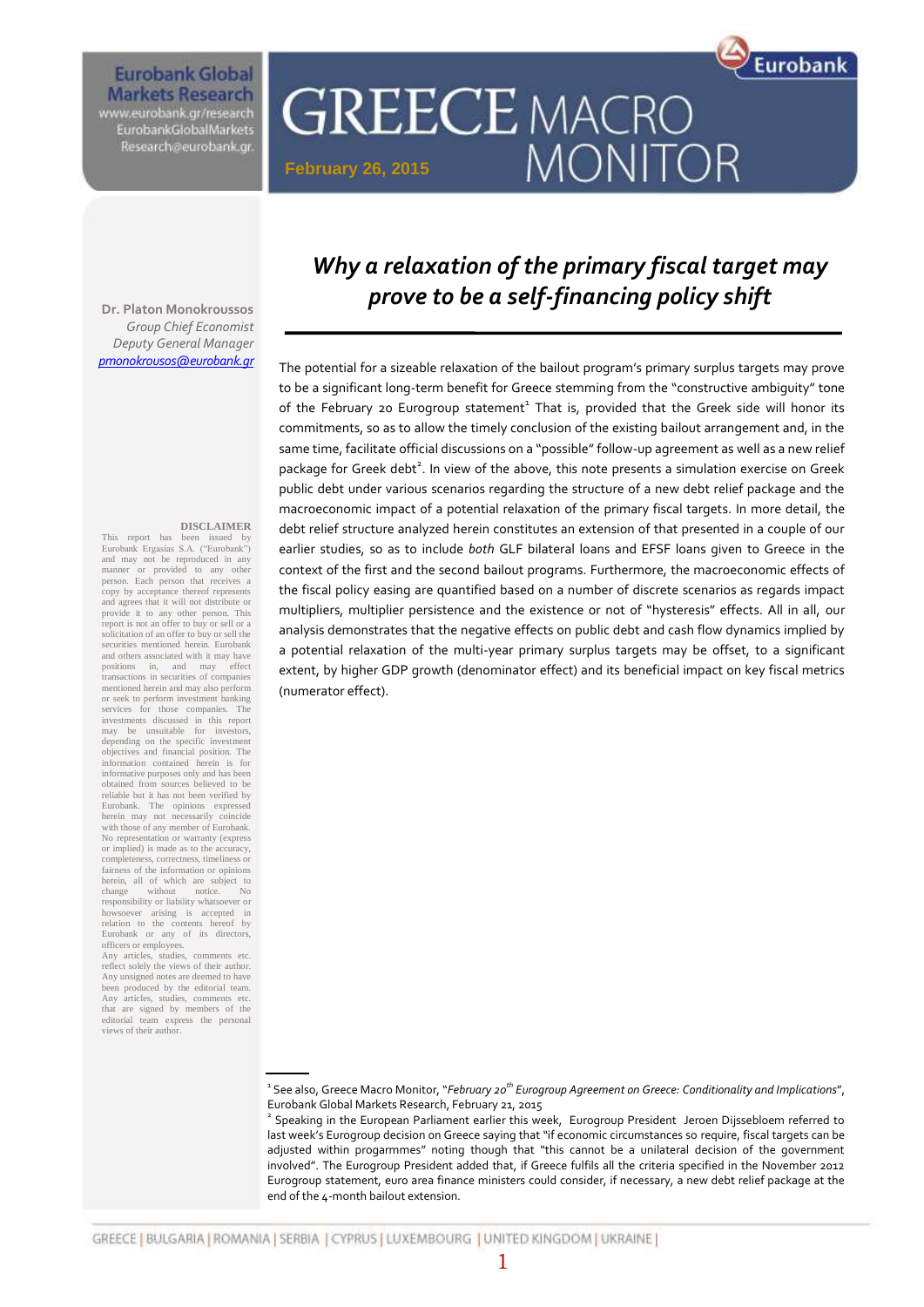**Markets Research** February 26, 2015

**Eurobank Global** 

### **Why GDP growth is the single most important determinant of public debt dynamics**

As demonstrated in *Appendix I* at the end of this document, the public debt-to-GDP ratio evolves according to the following (approximate) formula<sup>3</sup>:

### **Debt\_ratio year t = Debt\_ratio year t-1 \* snowball effect – primary\_balance ratio year t**

In other worlds, the public debt ratio in a given year *t* is derived as the product of the prior year's debt ratio *times* the snowball effect *minus* the primary fiscal balance of year *t*. Here, the snowball effect denotes the automatic decrease (increase) in the debt ratio when nominal GDP growth in year *t* rises above (falls below) the average effective interest rate in that year. In mathematical terms, the snowball effect denotes the difference between the average effective interest rate and nominal growth.

As per the latest available data and our updated estimates/forecasts<sup>4</sup>:

- Greece's general government gross public debt stood at c. 177.7%-of-GDP at the end of 2014; moreover,
- the average effective interest rate on the debt stock stood at c. 2.3% in 2014 and it is expected to reach 2.9% this year

Among others, the values above indicate that: *i)* ceteris paribus, the snowball effect will lead to an automatic decrease in this year's debt ratio, if 2015 nominal GDP growth turns out to be higher than 2.9%; *ii)* assuming all else being equal, for every 1ppt increase in 2015 nominal GDP growth (vs. the assumed baseline), this year's debt ratio declines by 1.77ppts; and *iii)* ceteris paribus, for every 1ppt improvement in this year's primary fiscal balance to GDP ratio, the debt ratio declines by 1ppt. Clearly, the aforementioned points demonstrate that GDP growth is indeed the single most important determinant on debt dynamics.

### **The role of fiscal multipliers and the risk of self-defeating fiscal consolidations**

The findings above are derived by conducting a *ceteris paribus* analysis, which assumes that all other factors/drivers remain unchanged relative to a given baseline. For instance, the analysis of the previous section conceals the fact that a certain fiscal adjustment, which targets an improvement in the primary balance, may negatively affect nominal GDP growth in the short-term (or even in the long-term due to the so-called "hysteresis" effects) as well government tax revenue and social security costs<sup>5</sup>. This could lead to a situation where an improvement in the primary balance *does not* necessarily translate into an equiproportional improvement in the debt ratio. Even worse, a situation where an improvement in the primary balance actually exerts a temporary (or even lasting) worsening effect on debt dynamics, especially if aggressive fiscal austerity is implemented in deep recessionary environments as was the case in Greece over the last 5-6 years. The conditions for a potential realization of the latter scenario (*i.e.,* the risk of a *self-defeating* fiscal consolidation) for the case of Greece were analyzed in one of our recent research notes.<sup>6</sup> In more detail, taking as a reference the ratio the country's Maastricht debt ratio of 2011 (170.3% of GDP) and a budgetary semi-elasticity of 0.43 (see European Commission, 2012), the critical value of the fiscal multiplier<sup>7</sup> that prevents a (contemporaneous) rise in the debt ratio following a fiscal adjustment in year t is around 0.47. In other words, a fiscal adjustment undertaken in year t (here, t=2011) would lead to an initial rise in the debt ratio if the size of the fiscal multiplier in that year is equal or greater than 0.47. For Greece, the existing literature and our recent empirical findings $^8$  suggest that, in deep economic contractions, the size of the fiscal multiplier may well exceed the aforementioned threshold and, in certain instances, be even higher than 1. (*Appendices II & II* at the end of this document provide a mathematical derivation of fiscal multipliers as well as brief literature review of their determinants and their macroeconomic effects).

 $\overline{a}$ 

<http://www.lse.ac.uk/europeanInstitute/research/hellenicObservatory/CMS%20pdf/Publications/GreeSE/GreeSE-No87.pdf>

<sup>&</sup>lt;sup>3</sup> Among others, the said formula assumes the absence of stock-flow adjustments.

<sup>4</sup> See e.g., Greece's 2015 Budget and IMF Country Report No. 14/151 (June 2014).

<sup>&</sup>lt;sup>5</sup> For instance, in a deep recessionary period, the government may face higher costs for unemployment benefits. Furthermore, a sharp decline in economic activity may see the incomes of a higher number of tax payers falling below the tax-exempt threshold than in normal economic times.

 $^{\circ}$  **"**The Challenge of Restoring Debt Sustainability in a Deep Economic Recession: The case of Greece", Platon Monokroussos, GreeSE Paper No.87, Hellenic Observatory Papers on Greece and Southeast Europe, October 2014

<sup>&</sup>lt;sup>7</sup> The fiscal multiplier is defined as the ratio of a change in output to an exogenous change in the fiscal deficit with respect to their baselines.

<sup>8</sup> Monokroussos, Platon and Thomakos, Dimitris, 2012, *"Fiscal Multipliers in deep economic recessions and the case for a 2-year extension in Greece's austerity programme"*, Economy & Markets, Global Markets Research, Eurobank Ergasias S.A.

Monokroussos, Platon and Thomakos, Dimitris, 2013, *"Greek fiscal multipliers revisited – Government spending cuts vs. tax hikes and the role of public investment expenditure",* Economy & Markets, Global Markets Research, Eurobank Ergasias S.A.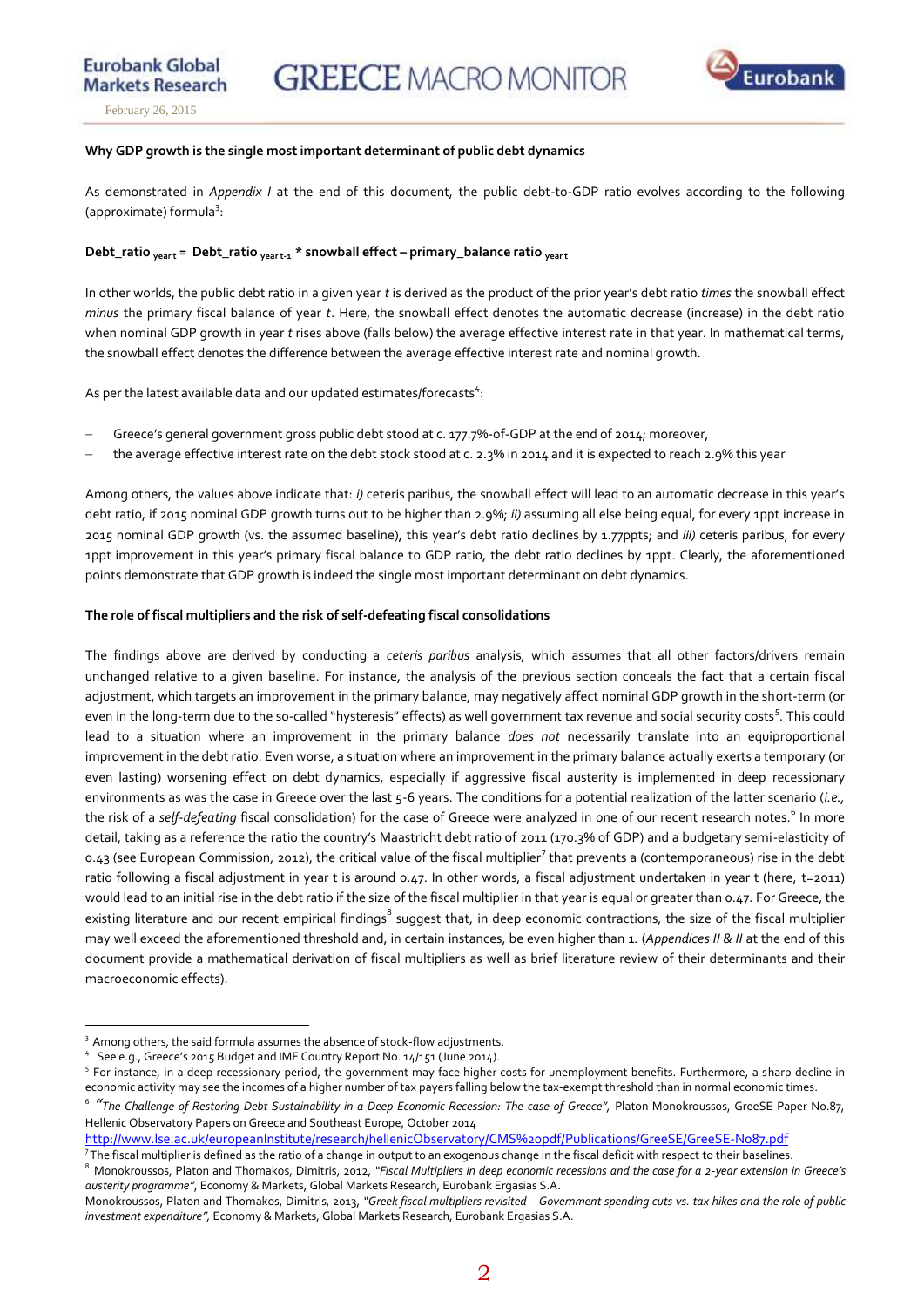

**Eurobank Global** 

### **A simulation exercise for Greek public debt**

## *Restructuring EU loans provided in the context of the 1st and the 2nd bailout programs*

Earlier this month, Greece's Finance Minister Yanis Varoufakis was quoted in a *Financial Times* article as saying that the Greek government now aims to reach an agreement with official lenders on a "menu of debt swaps" that would involve two types of new bonds. The first, indexed to nominal economic growth, would replace European rescue loans. The second, consisting of "perpetual bonds", would replace ECB-owned Greek bonds. The Minister stated that his proposal constitutes a form of "smart debt engineering" aiming to replace the term ''haircut'', seen as politically unacceptable in a number of creditor EU countries. In view of the aforementioned, we present below the potential structure (and the implications) of a theoretic debt swap transaction involving the European rescue loans given to Greece in the context of the  $1^{st}$  and the  $2^{nd}$  bailout programs. The assumed transaction has many similarities with the first of the two structures suggested by Greece's Finance Minister in his recent FT interview.

### *Restructuring EU bailout loans*

The debt relief structure analyzed in this section constitutes an extension of that presented in a couple of our earlier studies<sup>9</sup>, so as to include *both* GLF bilateral loans and EFSF loans given to Greece in the context of the first and the second bailout programs, respectively. In more detail, this hypothetical structure assumes that a new debt relief package (OSI) for Greece is agreed with official creditors sometime in H1 2015 and involves the following transactions:

### Transaction 1 - GLF loans

- (i) Swap of GLF loans (€52.9bn) into a 50-year fixed coupon amortizing bond with 10-year grace period on interest payments.
- (i) In our study we examine two concrete (fixed) coupon rate scenarios: 0.50% and 0.25% against a variable interest rate of 3month euribor+50bps currently applied on GLF loans.

Transaction 2 - EFSF loans

 $\overline{a}$ 

The structure under examination assumes:

- (ii)  $20$ -year maturity extension of all EFSF loans given to Greece in the context of the second bailout program<sup>10</sup>.
- (ii) 10-year grace period on interest and principal payments.
- (iii) Fixing of respective interest rates applied on EFSF loans to 0.50% and 0.25% (two scenarios) against a range of variable interest rates (linked to 6 month euribor or to EFSF funding cost applied currently)<sup>11</sup>.

The stock and cash-low implications of the above transactions are presented in Tables A1 and A2.

|                                                                             | 2014   | 2020   | 2022   | 2032  |
|-----------------------------------------------------------------------------|--------|--------|--------|-------|
| <b>Baseline</b><br>(no policy change)                                       | 177.7% | 125.5% | 115.1% | 81.4% |
| <b>GLF&amp; EFSF loans restructuring</b><br>(fixed coupon assumption 0.50%) | 177.7% | 126.0% | 114.8% | 76.2% |
| <b>GLF&amp; EFSF loans restructuring</b><br>(fixed coupon assumption 0.25%) | 177.7% | 124.6% | 113.1% | 72.8% |

### **Table A1 – Impact of EU bailout loan restructuring on Greece's general government debt ratio**

Source: IMF (June 2014); Greek Budget 2015; Eurobank Economics Research

[http://www.eurobank.gr/Uploads/Reports/GREECE\\_MACRO\\_FOCUS\\_Jan26\\_2015.pdf](http://www.eurobank.gr/Uploads/Reports/GREECE_MACRO_FOCUS_Jan26_2015.pdf)

<sup>9</sup> See e.g. Greece Macro Monitor, "*Hard and soft OSI scenarios for the restructuring of Greek public debt; Stock and cash flow",* Eurobank Economic Research, January 26, 2015.

<sup>&</sup>lt;sup>10</sup> €141.9bn released thus far. Our analysis assumes that the next and final EFSF disbursement (c. €1.8bn) takes place before the new debt relief package is agreed upon.

<sup>&</sup>lt;sup>11</sup> A detail analysis of the structure and the cost of EFSF loans can be found in "Hard and soft OSI scenarios for the restructuring of Greek public debt: *Stock and cash flow implications"*, Greece Macro Monitor, Eurobank Research, January 20, 2015.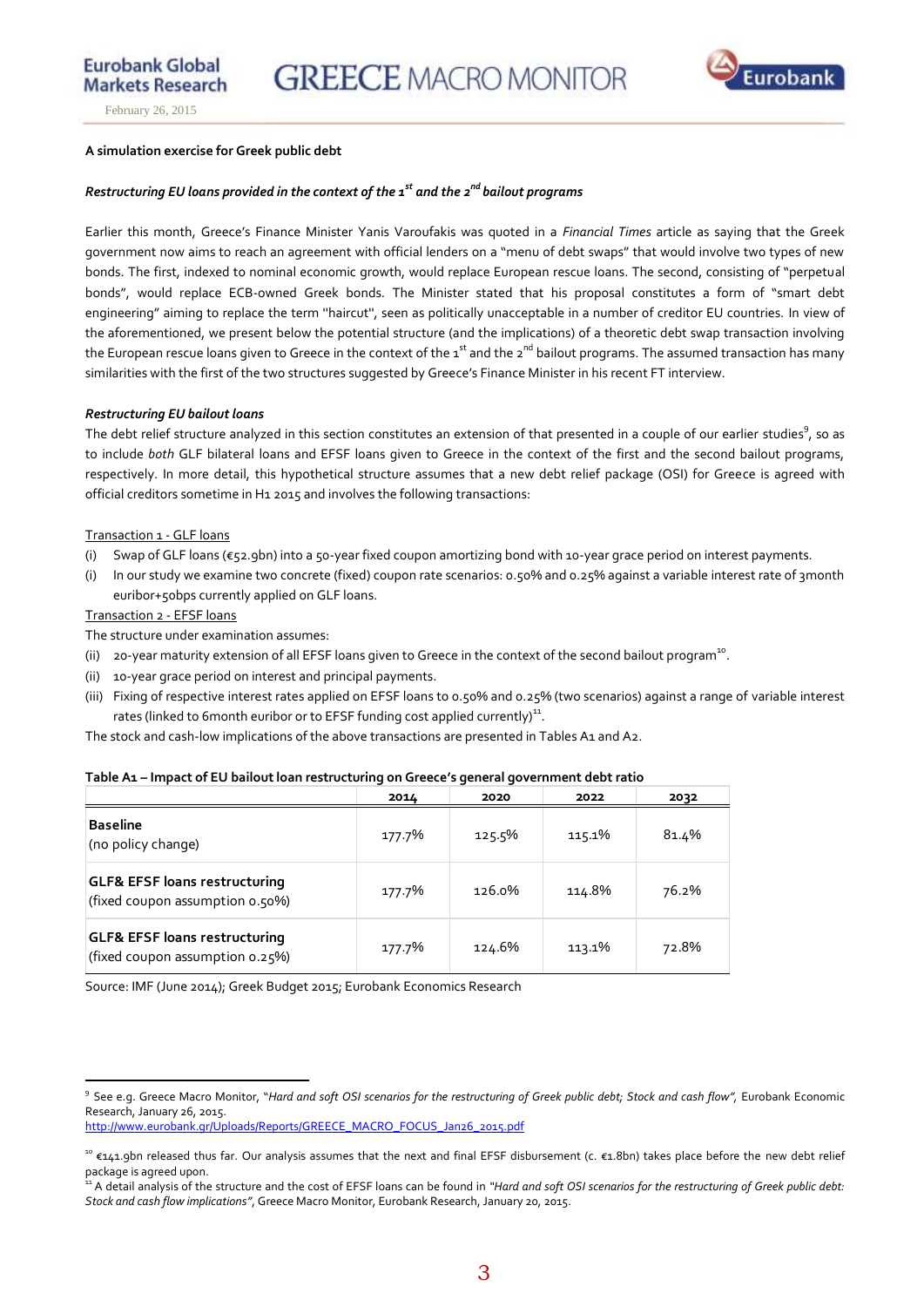

**Eurobank Global** 

**Table A2 – Cumulative impact of EU bailout loan restructuring on Greece's general government net borrowing requirement in EURbn (negative sign indicates cash-flow relief)** 

|                                                                             | year<br>2015 | period<br>2015-2016 | period<br>2015-2020 | period<br>2015-2032 |
|-----------------------------------------------------------------------------|--------------|---------------------|---------------------|---------------------|
| <b>GLF&amp; EFSF loans restructuring</b><br>(fixed coupon assumption 0.50%) | $-0.32$      | $-0.61$             | $-2.56$             | $-57.38$            |
| <b>GLF&amp; EFSF loans restructuring</b><br>(fixed coupon assumption 0.25%) | $-0.32$      | $-0.61$             | $-2.56$             | $-62.03$            |

Source: IMF (June 2014); Greek Budget 2015; Eurobank Economics Research

### **Note on Tables A1 & a2**

*Baseline (no policy change)* scenario assumes underlying drivers to evolve in line with the IMF's DSA (June 2014), which has been properly updated, taking into account Greece's 2015 Budget.

All scenarios assume that the €10.9bn HFSF buffer returns to the ESM and thus, reduces the 2015 debt ratio by an equiproportional amount.

GLF & EFSF loans restructuring scenarios as in *Transactions 1 & 2* analyzed in the text.

The euribor rates utilized in our calculations are derived from the euribor futures curve (as of February 24, 2015).

The forecast of the EFSF future funding cost curve is based on a polynomial of 5th degree fit on the current EFSF cost curve.

### *Restructuring of EU loans and relaxation of the bailout program's fiscal targets*

Here, we extend our analysis to look at the implications of the hypothetical debt restructuring package presented in the previous section, taking also into account a potential relaxation of the bailout program's fiscal targets, as signaled by the February 20<sup>th</sup> Eurogroup. Before proceeding with our analysis, we highlight below how a certain relaxation of the primary fiscal target may impact debt dynamics.

Let's assume that a relaxation of the primary surplus target by 1%-of-GDP is implemented in year *t*. Ceteris paribus, this policy change exerts a one-to-one direct impact on public debt *i.e.,* it increases the debt ratio by 1%-of-GDP that year. However, this adverse outcome can be partially offset (and, in certain instances, more than outweighed) by two additional effects: *i)* the boost in nominal GDP due to the relaxation of the fiscal target (denominator effect); and *ii)* the potential boost in tax revenue and/or the decrease in social expenditure, as a result of higher GDP growth *i.e.,* via the interplay of automatic stabilizers (numerator effect). Arguably, the last two effects could be particularly pronounced in Greece's case, given the sharp contraction in domestic economic activity since 2009 and the still immense negative output gap, which is not expected to be absorbed before 2019-2020, at the earliest.

A well-known methodological issue in the empirical estimation of fiscal multipliers relates to the identification of purely exogenous fiscal shocks (*Appendix II*). For the purpose of our analysis, we assume that fiscal shock in year *t* is represented by the annual change in the primary balance (from year *t-1* to year *t*)<sup>12</sup> and we then proceed to estimate its impact on GDP growth and debt dynamics. Furthermore, we circumvent some of the methodological problems highlighted above by assuming three alternative values for the *impact* multiplier (*i.e.,* the contemporaneous impact of a fiscal shock on GDP) in conjunction with a number of discrete scenarios as regards multiplier *persistence* and *hysteresis* effects *i.e.,* the impact of fiscal austerity/relaxation on long-term economic growth (see *Appendices IV and V* at the end of this document).

In more detail, the three values for the impact multiplier assumed herein are: -1.5 "high multiplier"; -1 "intermediate multiplier"; and -0.5 "low multiplier". The interpretation of these values is as follows: for *e.g.* the "high multiplier" value, we assume that a relaxation of the fiscal target by 1 euro in year *t* leads *to* an increase *in* nominal *GDP* by 1.5 euro in that year. Furthermore, in order to incorporate multiplier persistence and hysteresis effects, we follow Boussard et al. (2012) and European Commission (2012, 2013) and assume that fiscal multipliers follow a certain convex, autoregressive decay path. Finally, the simulations presented below are based on the following two scenarios as regards the relaxation of the fiscal target*: i)* the primary surplus target is relaxed to 1.5%-of-

 $\overline{a}$ <sup>12</sup> The annual change in the *structural* primary balance would be a more proper metric for the fiscal shocks assumed in our study, but we avoid using that metric due to the lack of relevant data over the full forecasting horizon of our analysis.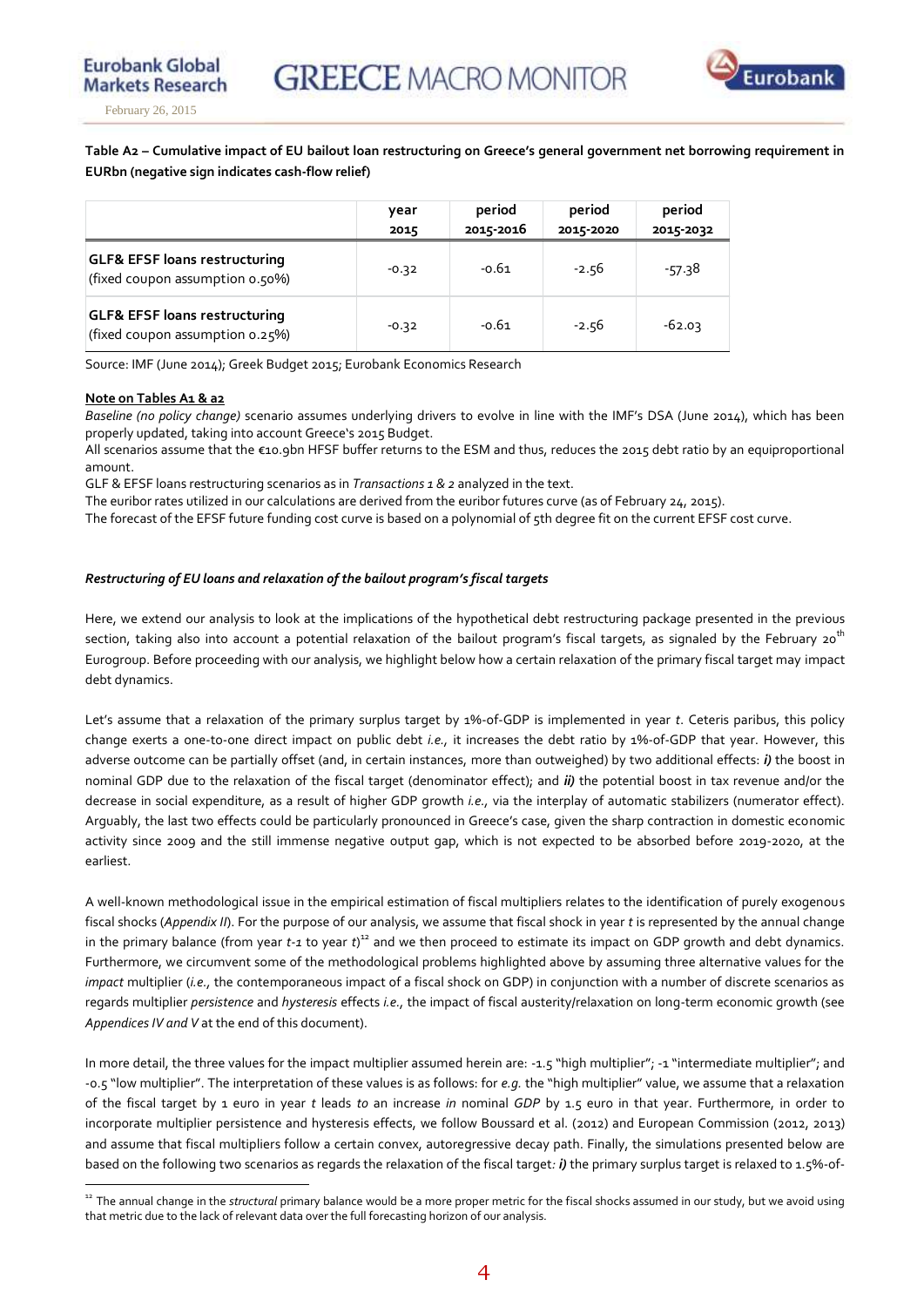

**Eurobank Global** 

GDP in 2015 and in the period thereafter from 3%-of-GDP this year and between 4% and 4.5% in the following years as envisaged in the present bailout program; and *ii)* the primary surplus target is relaxed to 2.0%-of-GDP in 2015 and in the period thereafter.

The results of our simulation exercise for the evolution of Greek public debt under various scenarios regarding *a)* the restructuring of EU bailout loans and *b)* the relaxation of the primary surplus target are presented in *Table B*.

### **Table B - Impact of EU bailout loan restructuring and relaxation of the primary surplus target on the debt ratio**

| Scenario 1 - No relaxation of primary surplus targets                                                                                |        |        |        |        |        |
|--------------------------------------------------------------------------------------------------------------------------------------|--------|--------|--------|--------|--------|
|                                                                                                                                      | 2014   | 2015   | 2020   | 2022   | 2032   |
| Base<br>(no debt relief)                                                                                                             | 177.7% | 168.6% | 125.5% | 115.1% | 81.4%  |
| Restructuring of EU bailout loans (fixed<br>coupon 0.50%)                                                                            | 177.7% | 168.8% | 126.0% | 114.8% | 76.2%  |
| Restructuring of EU bailout loans (fixed<br>coupon 0.25%)                                                                            | 177.7% | 168.5% | 124.6% | 113.1% | 72.8%  |
| Scenario 2.1 - Primary surplus target 1.5%-of-GDP; high impact multiplier (-1.5), high multiplier persistence & "hysteresis" effects |        |        |        |        |        |
|                                                                                                                                      | 2014   | 2015   | 2020   | 2022   | 2032   |
| Base<br>(no debt relief)                                                                                                             | 177.7% | 166.2% | 137.7% | 132.8% | 126.9% |
| Restructuring of EU bailout loans (fixed<br>coupon 0.50%)                                                                            | 177.7% | 166.4% | 138.2% | 132.6% | 121.7% |
| Restructuring of EU bailout loans (fixed<br>coupon 0.25%)                                                                            | 177.7% | 166.1% | 136.8% | 130.8% | 118.2% |
| Scenario 2.2- Primary surplus target 1.5%-of-GDP; intermediate impact multiplier (-1), high multiplier persistence & "hysteresis"    |        |        |        |        |        |
|                                                                                                                                      |        |        |        |        |        |
|                                                                                                                                      | 2014   | 2015   | 2020   | 2022   | 2032   |
| <b>Base</b><br>(no debt relief)                                                                                                      | 177.7% | 167.5% | 138.5% | 133.4% | 127.2% |
| Restructuring of EU bailout loans (fixed<br>coupon 0.50%)                                                                            | 177.7% | 167.6% | 139.0% | 133.2% | 122.0% |
| Restructuring of EU bailout loans (fixed<br>coupon 0.25%)                                                                            | 177.7% | 167.4% | 137.6% | 131.4% | 118.5% |
| Scenario 2.3- Primary surplus target 1.5% of GDP; low impact multiplier (-0.5), low multiplier persistence & no "hysteresis"         |        |        |        |        |        |
|                                                                                                                                      | 2014   | 2015   | 2020   | 2022   | 2032   |
| Base<br>(no debt relief)                                                                                                             | 177.7% | 168.8% | 140.4% | 134.9% | 128.0% |
| Restructuring of EU bailout loans (fixed<br>coupon 0.50%)                                                                            | 177.7% | 168.9% | 140.9% | 134.7% | 122.8% |
| Restructuring of EU bailout loans (fixed<br>coupon 0.25%)                                                                            | 177.7% | 168.7% | 139.5% | 132.9% | 119.4% |
| Scenario 3.1 - Primary surplus target 2.0% of GDP; high impact multiplier (-1.5), high multiplier persistence & "hysteresis" effects |        |        |        |        |        |
|                                                                                                                                      | 2014   | 2015   | 2020   | 2022   | 2032   |
| Base<br>(no debt relief)                                                                                                             | 177.7% | 167.0% | 135.3% | 129.2% | 117.8% |
| Restructuring of EU bailout loans (fixed<br>coupon 0.50%)                                                                            | 177.7% | 167.1% | 135.7% | 129.0% | 112.6% |
| Restructuring of EU bailout loans (fixed<br>coupon 0.25%)                                                                            | 177.7% | 166.9% | 134.3% | 127.2% | 109.2% |

**Note on Table B**

See explanatory note in the next page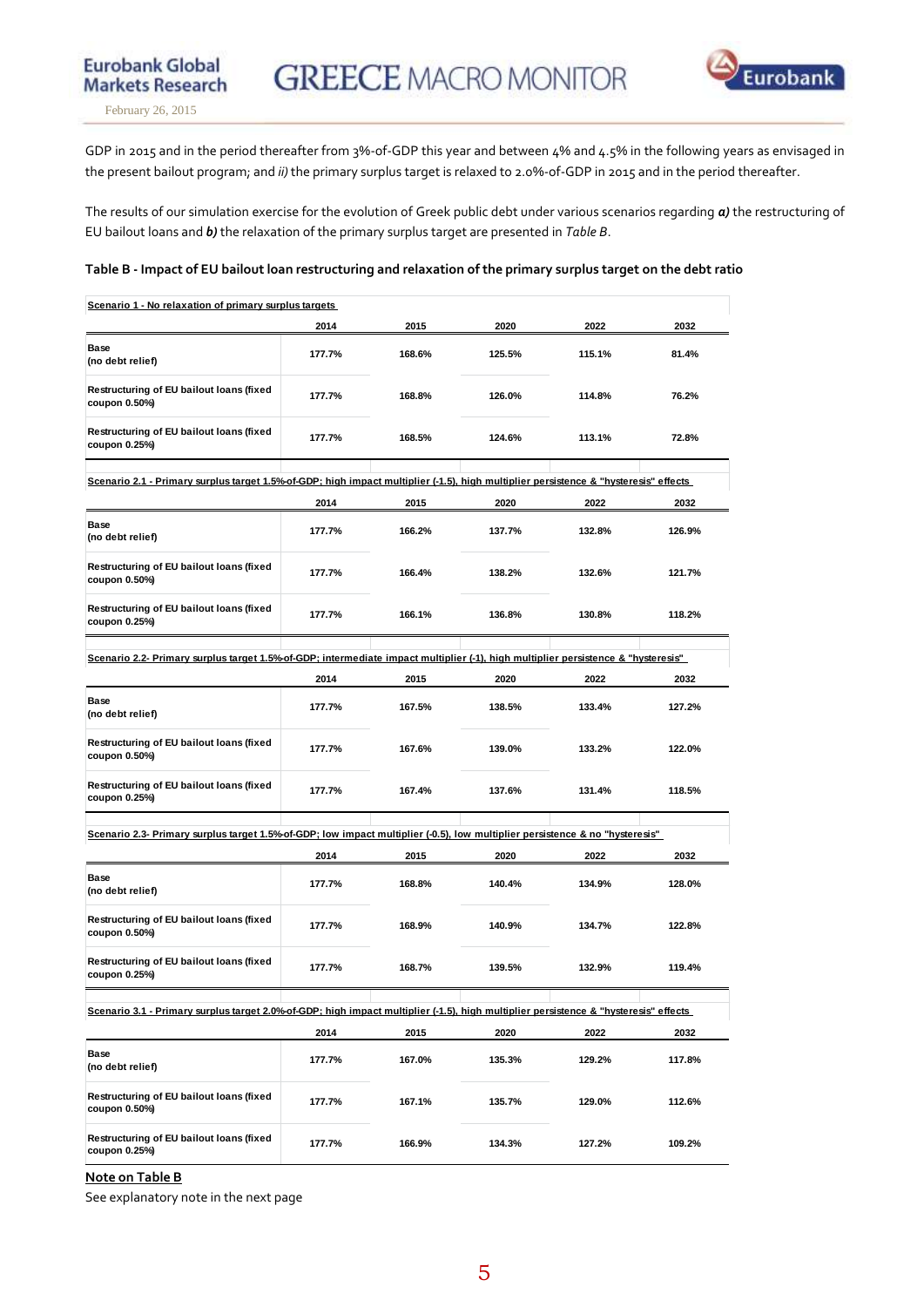

**Eurobank Global** 

### **Table B continued) - Impact of EU bailout loan restructuring and relaxation of the primary surplus target on the debt ratio**

|                                                           | 2014   | 2015   | 2020   | 2022   | 2032   |
|-----------------------------------------------------------|--------|--------|--------|--------|--------|
| <b>Base</b><br>(no debt relief)                           | 177.7% | 167.8% | 136.0% | 129.7% | 118.1% |
| Restructuring of EU bailout loans (fixed<br>coupon 0.50%) | 177.7% | 168.0% | 136.4% | 129.5% | 112.9% |
| Restructuring of EU bailout loans (fixed<br>coupon 0.25%) | 177.7% | 167.7% | 135.0% | 127.7% | 109.4% |

|                                                           | 2014   | 2015   | 2020   | 2022   | 2032   |
|-----------------------------------------------------------|--------|--------|--------|--------|--------|
| <b>Base</b><br>(no debt relief)                           | 177.7% | 168.7% | 137.5% | 131.1% | 118.8% |
| Restructuring of EU bailout loans (fixed<br>coupon 0.50%  | 177.7% | 168.9% | 138.0% | 130.8% | 113.6% |
| Restructuring of EU bailout loans (fixed<br>coupon 0.25%) | 177.7% | 168.6% | 136.6% | 129.1% | 110.2% |

Source: IMF (June 2014); Greek Budget 2015; Eurobank Economics Research

#### **Note on Table B**

Our EU bailout loan restructuring scenario assumes that the following two transactions take place sometime in H1 2015 *Transaction 1 – GLF loans* 

- *(i)* Swap of GLF loans (€52.9bn) into a 50-year fixed coupon amortizing bond with 10-year grace period on interest payments.
- *(ii)* In our study we examine two concrete (fixed) coupon rate scenarios: 0.50% and 0.25% against a variable interest rate of 3month euribor+50bps currently applied on GLF loans.

Transaction 2 - EFSF loans

- (i) 20-year maturity extension of all EFSF loans given to Greece in the context of the second bailout program.
- (ii) 10-year grace period on interest and principal payments.
- (iii) Fixing of respective interest rates applied on EFSF loans to 0.50% and 0.25% (two scenarios) against a range of variable interest rates (linked to 6month euribor or EFSF funding cost applied currently)

*Base (no policy change)* scenario assumes underlying drivers to evolve in line with the IMF's DSA (June 2014), which has been properly updated, taking into account Greece's 2015 Budget.

All scenarios assume that the €10.9bn HFSF buffer returns to the ESM and thus, reduces the 2015 debt ratio by an equiproportional amount.

The euribor rates utilized in our calculations are derived from the euribor futures curve (as of February 24, 2015).

The forecast of the EFSF future funding cost curve is based on a polynomial of 5th degree fit on the current EFSF cost curve.

### **Concluding remarks**

 $\overline{a}$ 

This note presents a simulation exercise on Greek public debt under various scenarios regarding the structure of a new debt relief package and the macroeconomic impact of a potential relaxation of the primary fiscal targets. The debt relief structure analyzed herein constitutes an extension of that presented in a couple of our earlier studies, so as to include *both* GLF bilateral loans and EFSF loans given to Greece in the context of the first and the second bailout programs. Furthermore, the macroeconomic effects of the fiscal policy easing are quantified based on a number of discrete scenarios as regards impact multipliers, multiplier persistence and the existence or not of "hysteresis" effects.

Under the bailout program's macroeconomic scenario<sup>13</sup>, Greece's public debt ratio is projected to reach levels around 125% in 2020 and to decline further thereafter. On the other hand, an OSI debt restructuring package involving further maturity extensions, lower interest rates and interest/principal payment deferrals on GLF and EFSF loans disbursed in the context of the  $1^{st}$  and the  $2^{nd}$  bailout programs would result to some lightening up of the nominal value of the debt stock, though its main benefit would come in the form of a significant reduction in the government borrowing requirement post 2020. Moreover, the combination of additional debt relief

<sup>&</sup>lt;sup>13</sup> IMF Country Report No. 14/151 (June 2014).and Greek 2015 Budget.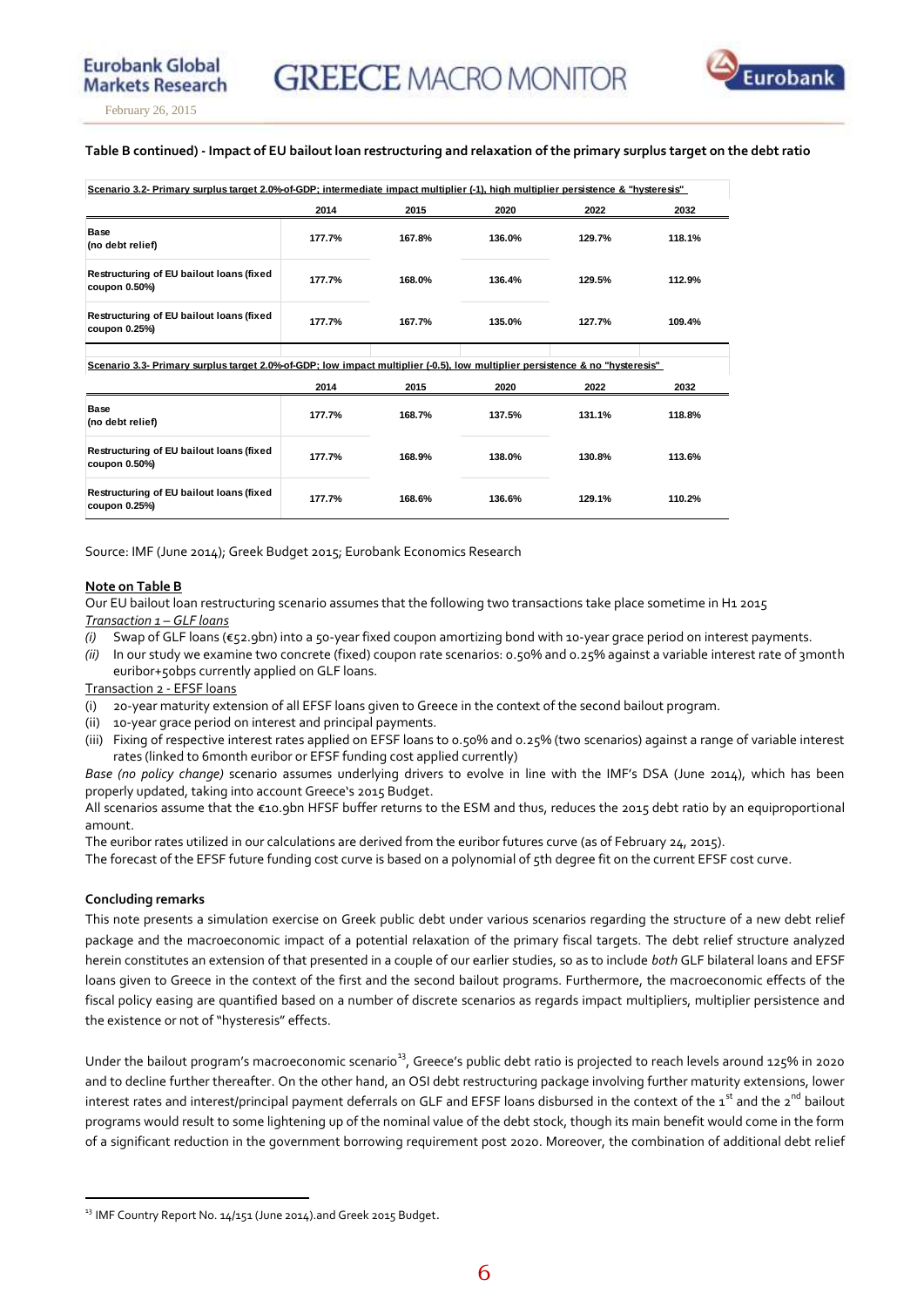



**Eurobank Global** 

and a lasting reduction of the primary fiscal targets envisaged in the present program could still manage to stabilize fiscal dynamics and bring Greece's public debt ratio towards respective EU averages at the end of the forecasting horizon.

All in all, our analysis demonstrates that the negative impact on public debt and cash flow dynamics implied by a potential relaxation of the multi-year primary surplus targets may be offset, to a significant extent, by higher GDP growth (denominator effect) and its beneficial effect on fiscal metrics (numerator effect).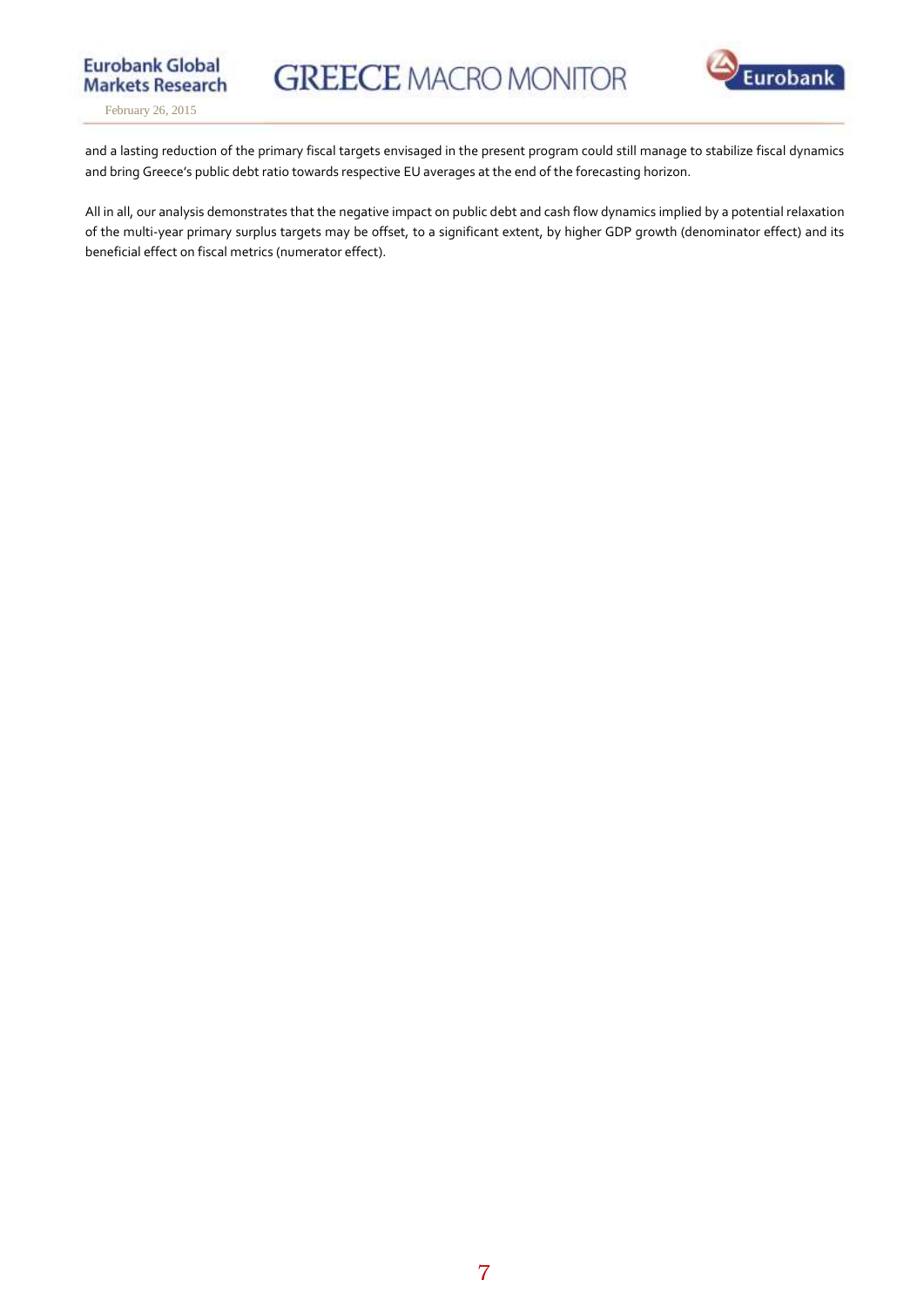# **GREECE MACRO MONITOR**

**Markets Research** February 26, 2015

**Eurobank Global** 

## **Appendix I - Derivation of a simplified formula depicting debt dynamics**  In the absence of stock-flow adjustments, the government debt-to-GDP ratio evolves according to the following (approximate)  $formula<sup>14</sup>:$

 $b_t = b_{t-1}(1+r_t - g_t) - pbaI_t$  $\mathbf{r}$  (1)  $\mathbf{r}$  (1)  $\mathbf{r}$  (1)  $\mathbf{r}$  (1)  $\mathbf{r}$  (1)  $\mathbf{r}$  (1)  $\mathbf{r}$  (1) where *t* is the time subscript (years); *b*<sub>t</sub> is the public debt to GDP ratio in year *t*; *pbal* is the primary budget balance to GDP ratio; *q* represents nominal GDP growth; and  $r$  is the average nominal effective interest rate on  $\text{debt}^{15}.$ 

### **Appendix II – Fiscal multiplier: definition and derivation**

# By definition, the general government balance is the sum of a cyclical component and a structural component:

 $b$ al<sub>t</sub> =  $cab_t + cb_t$ 

where *cab* is the cyclically adjusted general government balance and *cb* is the cyclical component of the balance. The cyclical component varies proportionally to the percentage difference of GDP to the respective baseline, with a coefficient equal to the semi-elasticity of budget balance, *ε*. 16

In line with Boussard et al. (2012) and others<sup>17</sup>, the size of the annual structural fiscal effort is represented by the annual change in the cyclically adjusted primary balance. Therefore, a permanent fiscal consolidation (or expansion) in year *t* constitutes a change in *cabt* that remains constant (with respect to the baseline) throughout all years onwards. The fiscal multiplier, *m<sup>t</sup>* , of year *t* is defined as the ratio of nominal GDP over an exogenous decrease (increase) in the cyclically adjusted primary balance $^{\rm 18}$ :

where, *d* is the first-differencing operator, *Y* represents GDP in levels and *CAPB* is the cyclically adjusted primary budget balance in levels.

<sup>17</sup> See e.g. European Commission (2012, 2013)

 $\overline{a}$ 

 $m_t \equiv \frac{dY_t}{d\Omega APB}$ , (3)



(2)

<sup>&</sup>lt;sup>14</sup> The formula is derived from the identity  $B_t = B_{t-1}(1 + r_{t-1}) - P B a l_t$ , where  $B_t$  depicts gross public debt in nominal terms. Dividing both sides of the equation by nominal GDP,  $Y_t$ , we get  $\frac{w_t}{v} = \frac{w_t - 1}{v} (1 + r_{t-1}) \frac{v_t - 1}{v} - \frac{r - 1}{v}$ . The latter can be rewritten as  $b_t = \frac{v_{t-1} + r_{t-1}}{v} - p b a l_t$  and approximating  $\frac{(1+r_{t-1})}{1+g_t}$  with  $(1+r_{t-1}-g_t)$  we derive the formula in the text.

<sup>15</sup>The average effective interest rate on debt is proxied by the ratio of total interest expenditure in year *t* over the public debt stock of year *t-1*. <sup>16</sup> The EU fiscal framework uses a standard "two-step methodology", which consists in computing the cyclical component of the budget first and then subtracting it from the actual budget balance. In algebraic terms *cab<sup>t</sup> = bal<sup>t</sup> − cbt*, where *bal* stands for the nominal budget balance to GDP ratio and *cb* for its cyclical component (European Commission, 2013). The determination of the cyclical component of balances in the EU methodology requires two inputs: i) a measure of the cyclical position of the economy (the output gap, *ogt*) and ii) a measure of the link between the economic cycle and the budget (cyclical-adjustment budgetary parameter). The product of the two measures gives the cyclical component of the  $^{\rm budget}$ ,  $cb_t$  = *ε*∗*ogt*, which is then subtracted from the headline budget-to-GDP ratio to obtain the *cab*.

<sup>&</sup>lt;sup>18</sup> As we have noted already, the fiscal multiplier is defined as the ratio of a change in output to an *exogenous* change in the fiscal deficit with respect to their corresponding baselines. In the formula presented in the text we divide by the change in the cyclically adjusted primary balance *CAPB* in order to disentangle the effects of automatic stabilizers i.e., the feedback effect from the change in output on the fiscal balance. Moreover, we implicitly assume that the change in *CAPB* is orthogonal to the state of the macroeconomy, an assumption crucial for the identification of exogenous fiscal shocks. Such an assumption is central to the identification approach followed in the standard fiscal SVAR framework introduced by Blanchard and Perotti (2002) and extended by Perotti (2004), albeit at quarterly time frequencies.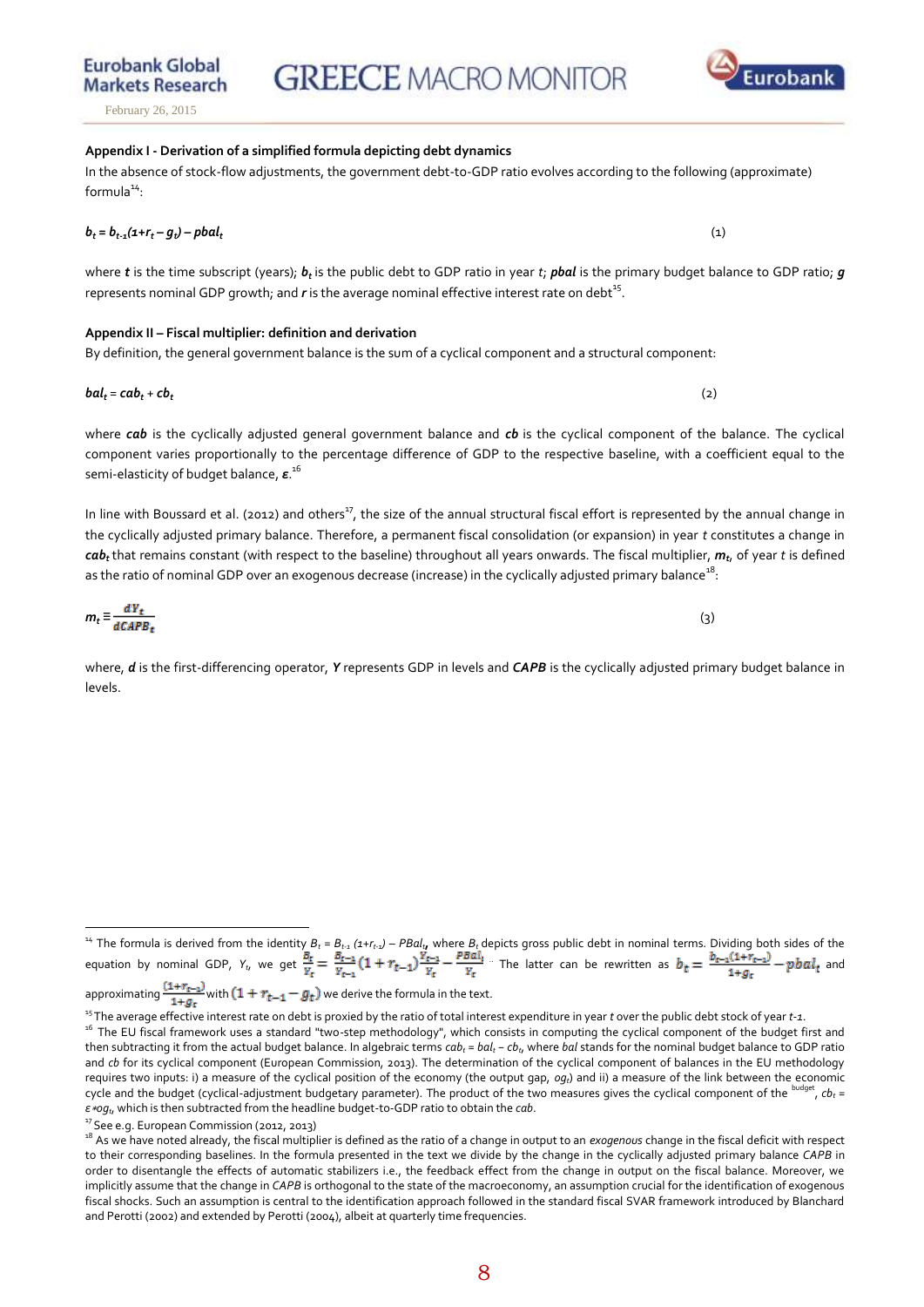February 26, 2015

### **Appendix III - Brief literature review on fiscal multipliers**

### III.1 *Determinants of fiscal multipliers*

Prior theoretical and empirical work on the response of main macroeconomic aggregates to exogenous fiscal shocks has shown that the size and, in certain instances, the sign of the fiscal multiplier can be country-, estimation method-, and economic conditionsspecific. In general, it appears that quite diverse views continue to exist among professional economists and policy makers as regards the quantitative and qualitative effects of fiscal policy (see e.g. Perotti, 2004).

From a purely theoretical perspective, neoclassical models would predict that a positive shock to government spending would lead to a crowding out of private consumption, while Keynesian and some neo-Keynesian models would predict the opposite effect. To complicate things further, uncertainty regarding the size (or even the sign) of the fiscal multiplier in developing and emerging markets is even higher, not only because of the scarcity of timely and reliable national and government account statistics, but also because of a long history of fiscal profligacy and sovereign debt crises that have blurred the efficacy of any fiscal expansion.

Based on an extensive literature review on the topic, Spilimbergo et al. (2011) provide some stylized facts on the potential size and determinants of fiscal multipliers. As per the said study, the size of the multiplier is large if: "leakages" are limited i.e., only a small part of the fiscal stimulus is channeled to savings or imports; monetary conditions are accommodative i.e., a fiscal stimulus does not lead to an increase in the interest rate; and the country's fiscal position is sustainable following a fiscal expansion.

Elaborating further on the aforementioned conditions, the authors clarify that leakages are limited if: (i) the propensity to import is relatively small, meaning that large closed economies usually feature larger multipliers than small open economies with no barriers to trade; (ii) the measures mainly target liquidity constrained consumers; that is, an exogenous fiscal shock (e.g. increase in government spending) does not lead to a rise in precautionary savings by consumers in anticipation of higher taxation in the future. That is because liquidity constrained households spend a significant portion of the windfall (e.g. wage increase or increased government purchases of goods and services) to increase current spending; (iii) domestic economic conditions are recessionary and the economy is far from its full employment equilibrium; if such conditions prevail, an increase in government spending does not necessarily lead to an increase in interest rates that could, in turn, crowd out private investment; and (iv) the fiscal stimulus has a large spending component, as the initial shock would then have a more immediate impact on aggregate demand, while households may save part of a tax cut. An important point to make here is that the above condition may not apply to a country featuring an unsustainable fiscal position. In that case, an unwarranted fiscal expansion may further exacerbate investor worries about fiscal sustainability, leading to a further increase in sovereign bond yield spreads and domestic interest rates, causing a crowding out of private investment and reducing the multiplier.

Separately, monetary conditions are accommodative if a fiscal shock (e.g. increased discretionary government spending) does not put upward pressure on the nominal interest rate. On the latter point, a number of recent empirical studies have documented that the fiscal multiplier can rise by a factor of 2 or 3 if the nominal interest rate is at (or very close to) the lower nominal bound of zero percent (a situation akin to the Keynesian liquidity trap).

Other factors potentially influencing the size of the fiscal multiplier include the degree of financial market deepening and liberalization as well as the broader macroeconomic conditions in the domestic economy. A relatively low degree of financial intermediation usually implies that liquidity-constrained households and businesses cannot easily borrow to intertemporally smooth consumption and investment and thus, a positive fiscal impulse can lead to higher current consumption (and less precautionary saving) than otherwise the case. Furthermore, heightened macroeconomic uncertainty may induce consumers to increase precautionary savings, decrease their marginal propensity to consume and thus, reduce the size of the multiplier (see e.g. Spilimbergo et al., 2011). That is demonstrated by official U.S. data showing that the 2008 tax rebate has been largely saved. At the other end of the spectrum, one could convincingly argue that the crisis may have actually increased the size of the fiscal multiplier, as the ensuing credit crunch has raised the proportion of liquidity-constrained households and, furthermore, monetary authorities in major industrialized countries have reduced their nominal policy rate towards the zero percent bound.

In view of the ambiguous effects of the recent global economic and financial crisis on the size of the fiscal multipliers, Spilimbergo et al. (2011) caution against re-estimating the size of the multiplier in the present trajectory, on the basis that the crisis may have caused structural breaks in relevant date series.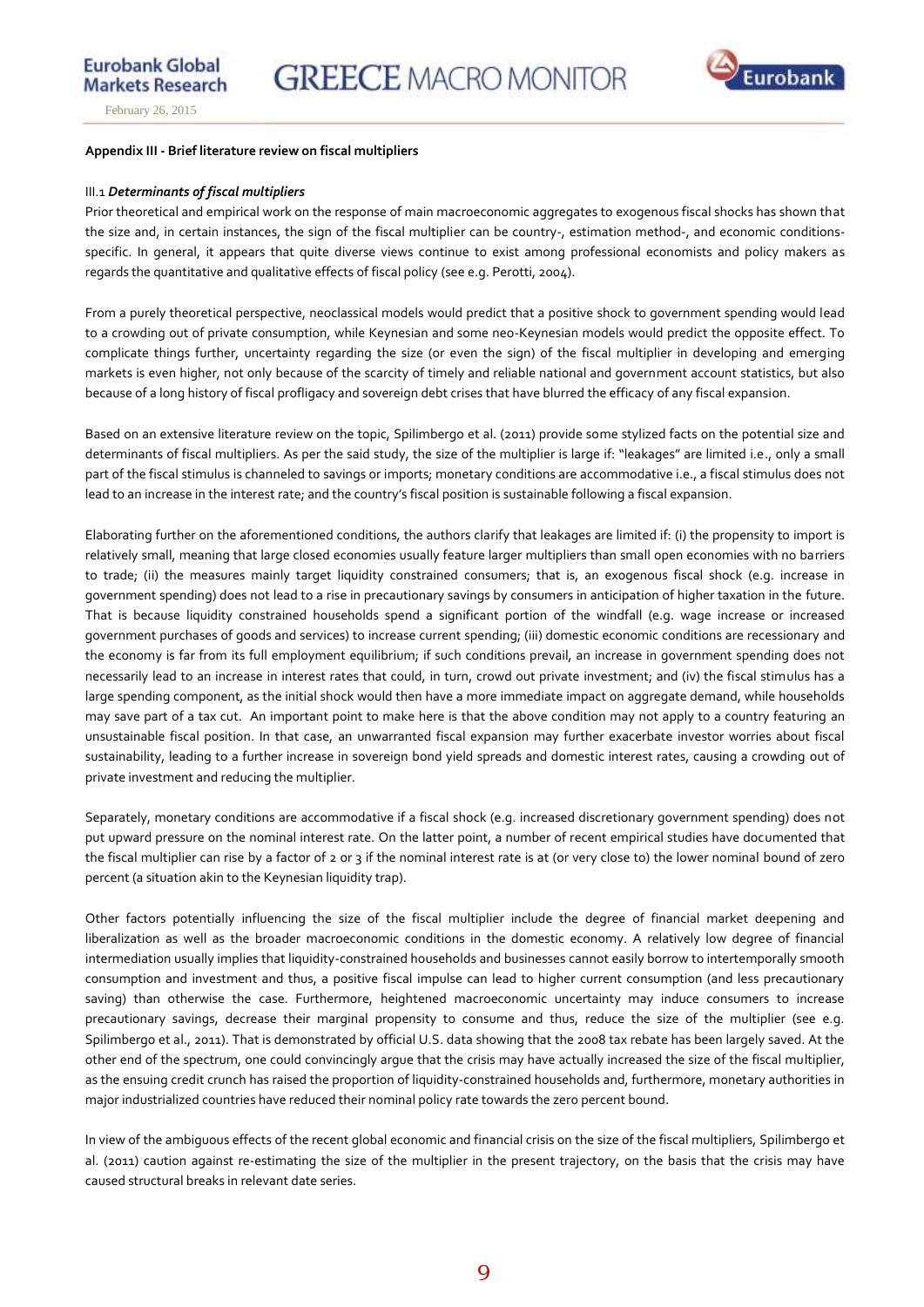

**Eurobank Global** 

### *III.2 Empirical studies*

 $\overline{a}$ 

Various methodological approaches have been developed to study the effect of fiscal policy changes on economic activity. As of today, the most promising stand of research which aims to isolate the macroeconomic effects of *purely exogenous* fiscal policy impulses rely on the structural vector-autoregression (SVAR) model, initially proposed by Blanchard and Perotti (2002) and extended by Perotti (2004).

A recent literature review by Mineshima et al, (2013), which updates earlier IMF estimates by Spilimbergo and others (2009), finds first-year multipliers of about 0.8 for government spending and about 0.3 for revenue measures. Since about two-thirds of recent fiscal adjustments in advanced economies rely on spending measures, this implies an average overall impact multiplier of ca 0.6.<sup>19</sup>  $\overline{a}$ Overall, many empirical studies document a positive response of output to an exogenous government spending increase and a negative response of output to an exogenous rise in government revenue (higher taxation), with the former exceeding the latter in absolute terms.

It should be noted here that an important limitation of the methodological approaches highlighted above is that, by construction, they rule-out *state-dependent* multipliers. Yet, recent empirical work has emphasized that government spending multipliers may be larger in recessions than in expansions.<sup>20</sup> Using an estimation approach similar in many respects to the *Smooth Transition Autoregressive (STAR) models* developed in Granger and Teravista (1993), Auerbach and Gorodnichenko (2010) estimate spending multipliers that are approximately zero in expansions and as high as 2.0 in recessions. Other recent studies broadly confirm the existence of sizeable cyclical variations of fiscal multipliers. Among others, Bachmann and Sims (2011), report that the spending multiplier is approximately zero in expansions and approximately 3 in recessions. Separately, Shoag (2010) examines state-level variation in government spending and finds that the multiplier is approximately 3.0-3.5 when labor markets have a slack (recession) and approximately 1.5 when there is no slack (expansion). These findings seem to be in agreement with earlier Keynesian arguments in favor of using discretionary fiscal policy in recessionary periods to stimulate aggregate demand. Intuitively, when the economy has a slack, expansionary government spending shocks are less likely to crowd out private consumption or investment.

For Greece, empirical estimation of fiscal multipliers has long been constrained by the lack of available macroeconomic and fiscal data. In a recent paper, Monokroussos and Thomakos (2012) utilize actual (not interpolated) quarterly general government data reported by Eurostat (relevant series dated back to Q1 1999) to estimate the size of fiscal multipliers in expansionary and contractionary output phases. The study employs the classic SVAR approach to estimate output responses to discretionary fiscal shocks. It also presents a variant of the Smooth Transition Vector Autoregression (STVAR) model presented in Auerbach and Gorodnichenko (2011) to investigate the time- and regime-dependent properties of Greece's fiscal multiplies. The main results of the study are as follows: (i) SVAR model estimates indicate government spending multipliers that are not far away from these estimated for Greece in a number of earlier empirical studies i.e., multipliers in the vicinity of 0.5; (ii) the STVAR model estimates strongly significant government spending multipliers that are as high as 1.32 in recessionary phases along with negative (and broadly insignificant) multipliers for periods of economic expansion; and (iii) the latter finding is particularly pronounced for government wage expenditure, where the estimated multiplier is found to be as high as 2.35 (and strongly significant) in recessionary regimes and negative (and largely insignificant) in economic expansions.

In a more recent study, Monokroussos and Thomakos (2013) employ a Multivariate Threshold Autoregressive Model (TVAR) that has a number of unique features that make it particularly suitable for estimating regime-dependent fiscal multipliers for various important government expenditure and revenue categories. Their main results are as follows: (i) the response of real output to discretionary shocks in government current spending on goods and services and/or government tax revenue depends on the regime in which the shock occurs as well as on the size and direction (expansionary vs. contractionary) of the initial shock; (ii) in general, expansionary or contractionary shocks taking place in lower output regimes (economic downturns) appear to have much larger effects on output - both on impact and on a cumulative basis - than shocks of similar sign and size occurring in upper regimes (economic expansions); (iii) in lower regimes in particular, the contractionary effects on output from a negative fiscal shock (spending cut or tax hike) rise with the absolute size of the shock. In the same vein, the expansionary effects on output from a

<sup>&</sup>lt;sup>19</sup> However, as noted in the IMF's World Economic Outlook of October 2012 (Box 1.1, page 41), "The main finding, based on data for 28 economies, is that the multipliers used in generating growth forecasts have been systematically too low since the start of the Great Recession, by 0.4 to 1.2, depending on the forecast source and the specifics of the estimation approach. Informal evidence suggests that the multipliers implicitly used to generate these forecasts are about 0.5. So, actual multipliers may be higher, in the range of 0.9 to 1.7".

 $^{20}$  For a discussion on these and other related issues see e.g. Auerbach and Gorodnichenko (2010).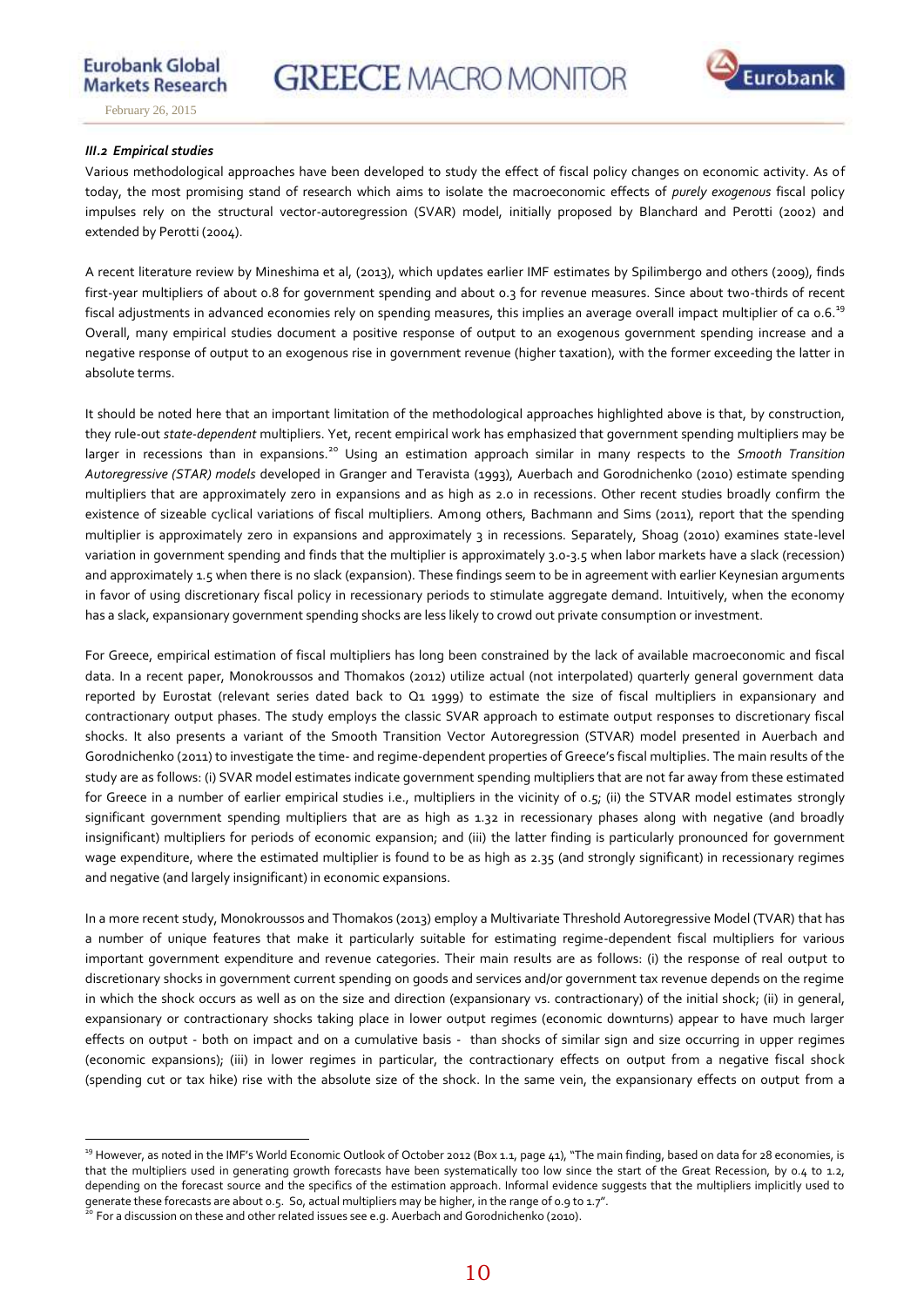

February 26, 2015



positive fiscal shock (spending hike or tax cut) increase with the absolute size of the shock. Similar effects apply for fiscal shock taking place in an upper output regime, though to a much lesser extent.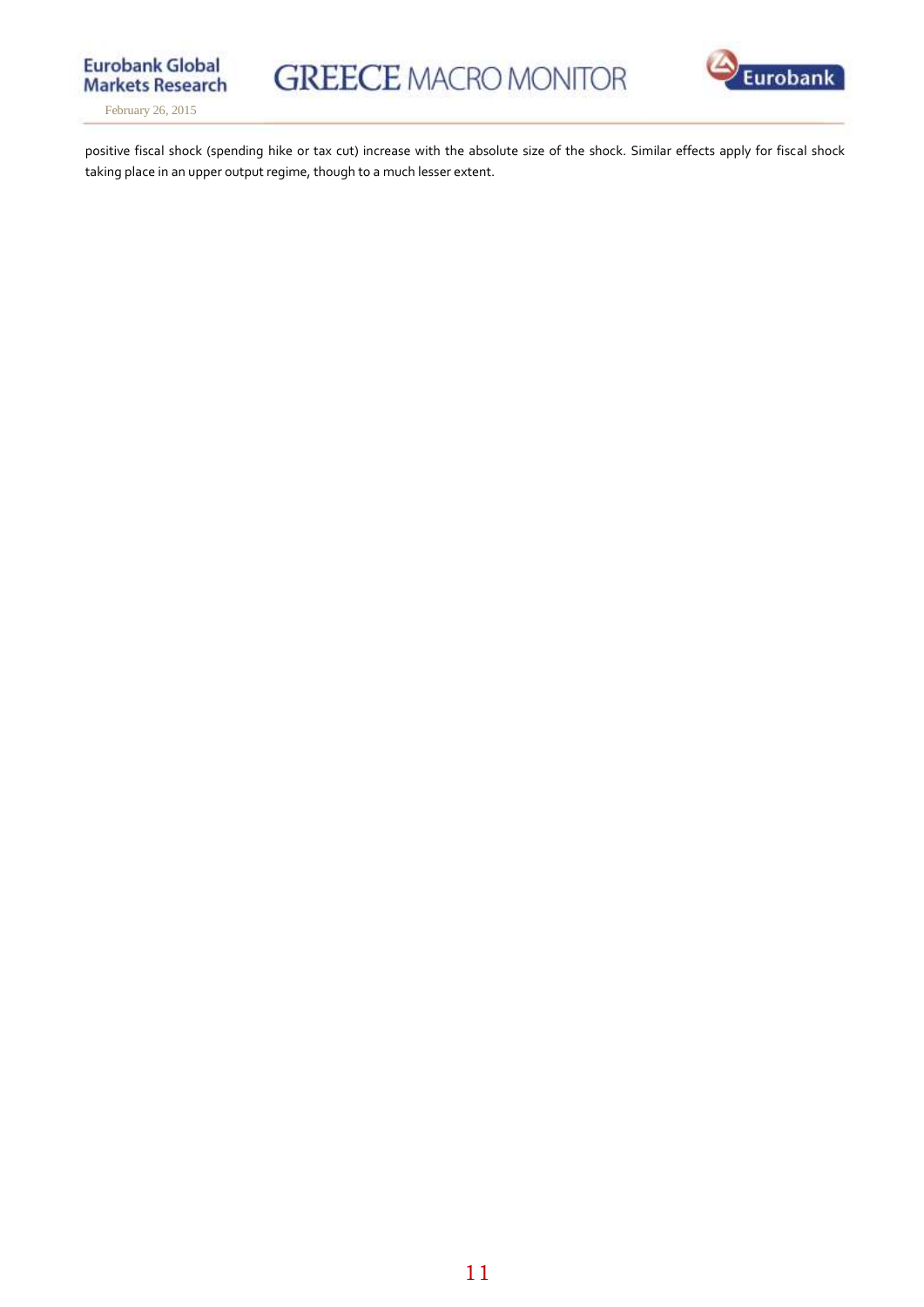**Markets Research** February 26, 2015

**Eurobank Global** 

# **Appendix IV – Multiplier persistence**

In order to incorporate multiplier persistence in our simulation exercise we follow Boussard et al. (2012) and European Commission (2012, 2013) and assume that fiscal multipliers follow the following convex, autoregressive decay path<sup>21</sup>:

# **m**<sub>t,i</sub> =  $(m_1 - \beta)\alpha^{i-t} + \beta$

where, *m<sup>1</sup>* is the impact (*i.e.,* first year) multiplier, *mt,I* is the fiscal multiplier applying in year *i* following a permanent fiscal shock in year *t,* 0 <*α < 1;* and *β is* the long-run impulse response of GDP to fiscal consolidation. Α negative value of *β* indicates that "hysteresis" effects are present (see *e.g.* de Long and Summers, 2012). A positive one represents a situation in which a consolidation today boosts long term growth by *e.g.* reducing the interest rate and by lessening the crowding out on private investment.

The figure below depicts the decaying path of the fiscal multiplier assumed in the simulation exercise presented in this study. Here, the initial value of the (impact) multiplier is assumed to take one of the following three values: **-1.5** "high multiplier"; **-1.0**  "intermediate multiplier" and **-0.5** "low multiplier". Moreover, "high persistence" corresponds to the following parameter value: α=ο.8 and "low persistence" corresponds to α=ο.5. Finally, for the presence of "hysteresis" effects we assume β=-0.2, while the case of β=0 corresponds to "no hysteresis" effects.



**Figure: Response of GDP to one-off cyclical adjustment**

Source: EC (September 2013); Eurobank Global Markets Research

Note: Response of GDP in years t=1,...,21 per one unit cut in cyclically adjusted primary balance in year t=1. Assuming that the same logic applies, then a unit increase in the cyclically adjusted primary balance in year t=1, would lead to a GDP response that could be portrayed by inverting the above figure.

 $\overline{a}$ <sup>21</sup> This decay function reproduces relatively well the shape of the impulse-response function by typical DSGE models for most of the permanents fiscal shocks.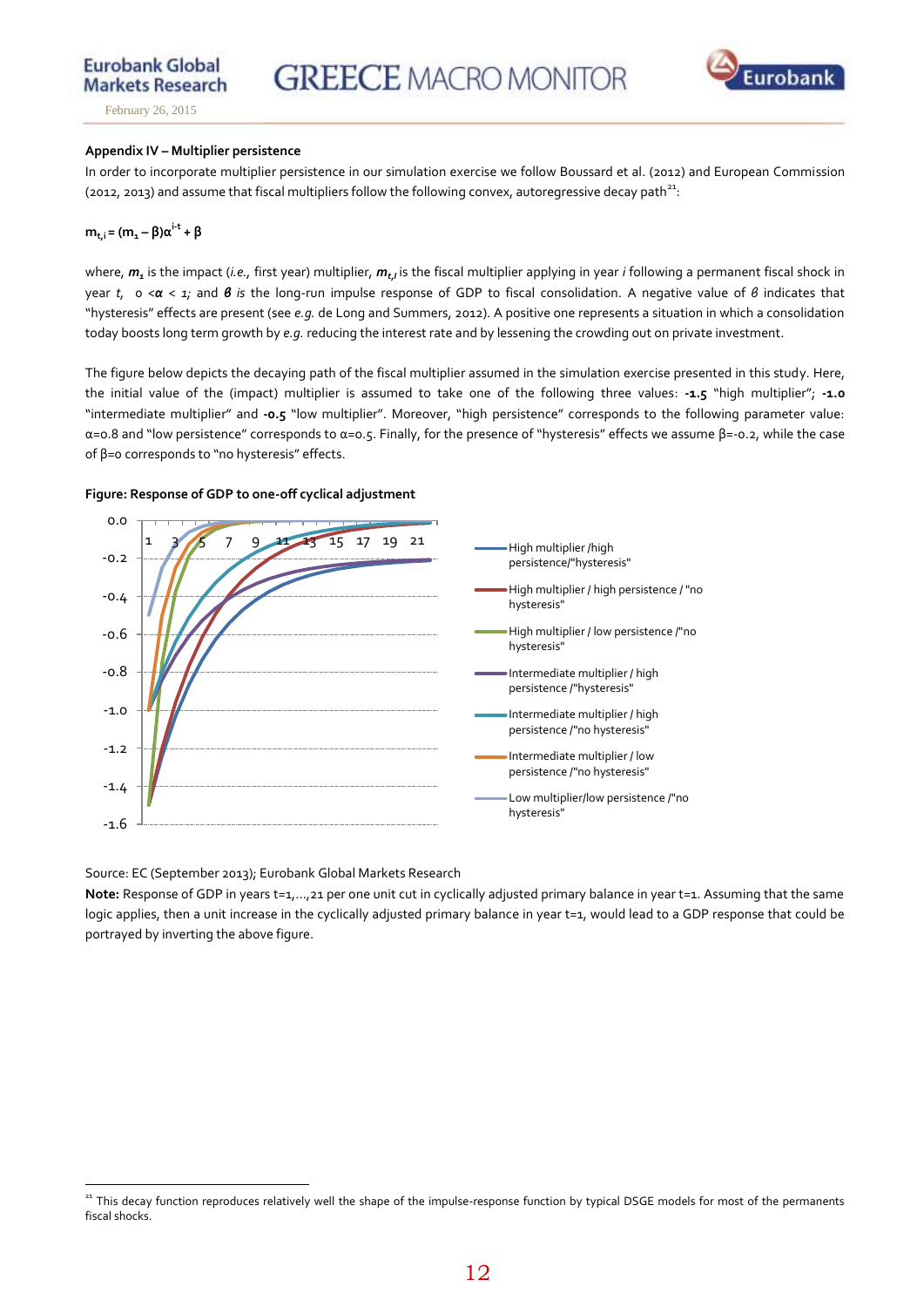**GREECE MACRO MONITOR** 



February 26, 2015

### **Appendix V -** *Hysteresis*

Delong and Summers (2012) suggest that in a depressed economy even a small amount of "hysteresis" - *i.e.,* a small impact on potential output due to the economic downturn – means, by simple arithmetic, that expansionary fiscal policy is likely to be selffinancing. Although the authors clarify that their argument "does not justify unsustainable fiscal policies, nor does it justify delaying the passage of legislation to make unsustainable fiscal policies sustainable", it is clear that the notion of hysteresis takes particular importance for fiscal consolidations undertaken during deep economic downturns, where multipliers are likely to be both high and persistent *i.e.,* their recessionary effects stretch well beyond the year that fiscal adjustment is applied. In the following section we present the results of a simulation exercise for Greece, which takes into account the potential effects of some on the aforementioned factors on the evolution of the country's public debt ratio.